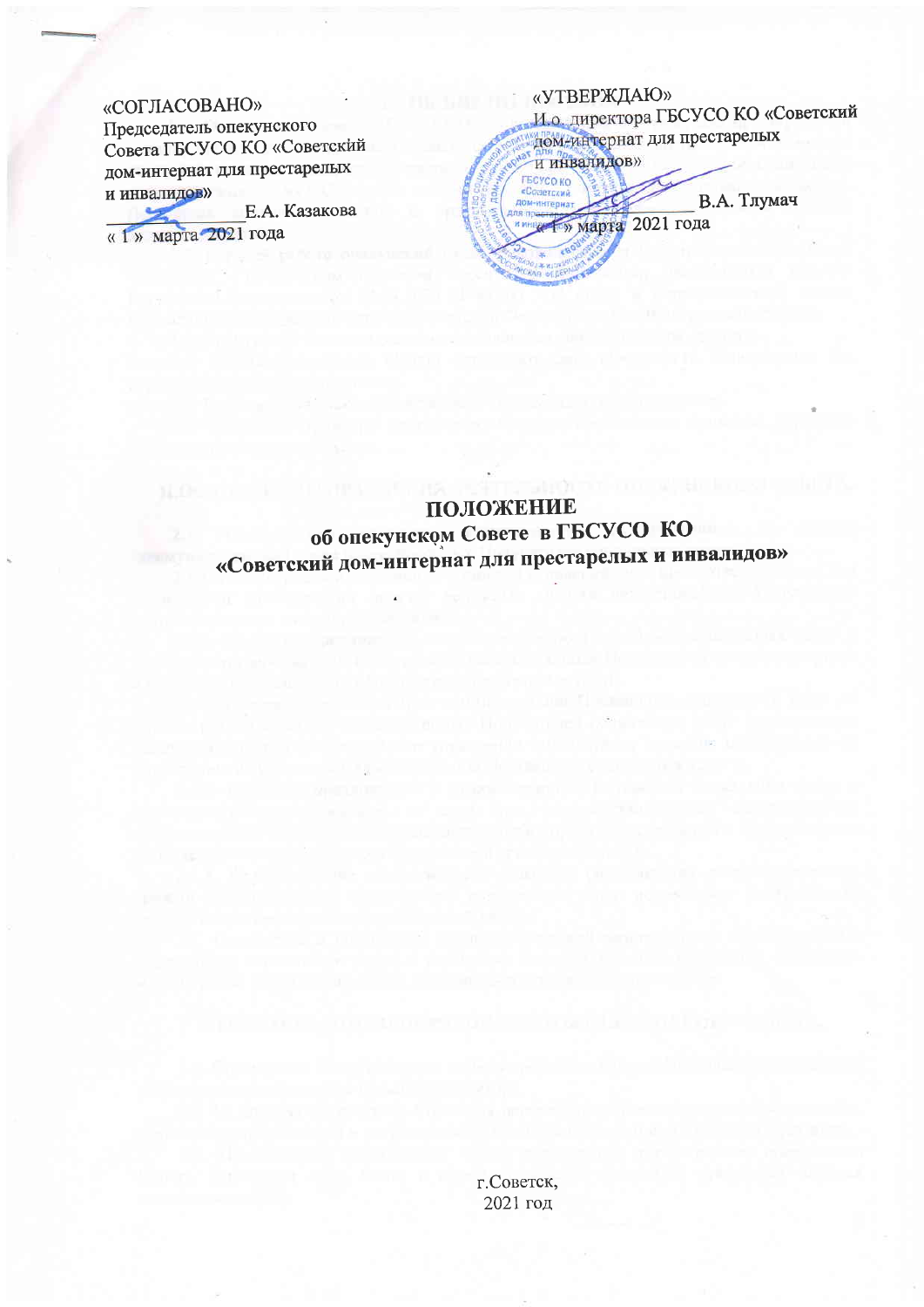### **I. ОБЩИЕ ПОЛОЖЕНИЯ.**

1.1. Опекунский Совет ГБСУСО КО «Советский дом-интернат для престарелых и инвалидов» (далее - опекунский Совет) создается с целью защиты прав и законных интересов граждан пожилого возраста и инвалидов (далее - Получатели социальных услуг), проживающих в Советском доме-интернате для престарелых и инвалидов (далее -Поставщик социальных услуг) и признанных в установленном законом порядке недееспособными.

1.2. В своей работе опекунский Совет руководствуется Конституцией Российской Федерации, Гражданским кодексом Российской Федерации, Федеральным законом Российской Федерации от 24.04.2008 N 48-ФЗ "Об опеке и попечительстве", иными нормативными правовыми актами Российской Федерации и Калининградской области.

1.3. Опекунский Совет является коллегиальным совещательным органом.

1.4. Члены опекунского Совета исполняют свои обязанности безвозмездно без отрыва от основной деятельности.

1.5. Решения опекунского Совета имеют рекомендательный характер.

1.6. Состав и структура опекунского Совета утверждаются приказом директора Поставщика социальных услуг.

# П.ОСНОВНЫЕ НАПРАВЛЕНИЯ ДЕЯТЕЛЬНОСТИ ОПЕКУНСКОГО СОВЕТА.

личные имущественные  $\overline{\mathbf{M}}$ затрагивающих вопросов, Рассмотрение  $2.1.$ (неимущественные) права недееспособных Получателей социальных услуг:

2.1.1. Рассмотрение предложений комиссий отделений либо иных ответственных лиц о снятии и расходовании личных денежных средств недееспособных Получателей социальных услуг на конкретные цели;

2.1.2. Внесение предложений в администрацию Поставщика социальных услуг о расходовании личных денежных средств недееспособных Получателей социальных услуг в интересах недееспособных Получателей социальных услуг;

2.1.3. Внесение предложений в администрацию Поставщика социальных услуг об управлении имуществом недееспособных Получателей социальных услуг (установление наличия/отсутствия необходимости управления имуществом; внесение предложений по управлению имуществом в администрацию Поставщика социальных услуг);

2.1.4. Внесение предложений в администрацию Поставщика социальных услуг о дееспособности восстановлении суде дел  $\mathbf{O}$ возбуждения  $\overline{B}$ необходимости недееспособных Получателей социальных услуг и других дел, связанных с защитой прав и охраняемых законом интересов Получателей социальных услуг;

2.1.5. Осуществление общественного контроля расходования личных денежных средств недееспособных Получателей социальных услуг посредством заслушивания отчетов ответственных лиц о проведенной работе.

2.2. Содействие в повышении уровня социальной защищенности недееспособных Получателей социальных услуг, в улучшении бытовых условий, в оказании социальномедицинских, реабилитационных, социально-культурных и других услуг.

## Ш.ОРГАНИЗАЦИЯ И ПОРЯДОК РАБОТЫ ОПЕКУНСКОГО СОВЕТА.

3.1. Опекунский Совет создается на весь срок деятельности Поставщика социальных услуг, состав утверждается приказом директора.

3.2. Из состава опекунского Совета на первом заседании избираются председатель, заместитель председателя и секретарь большинством голосов при открытом голосовании.

3.3. Председатель осуществляет общее руководство деятельностью опекунского Совета, определяет дату, место и время проведения заседаний, утверждает порядок ведения заседаний.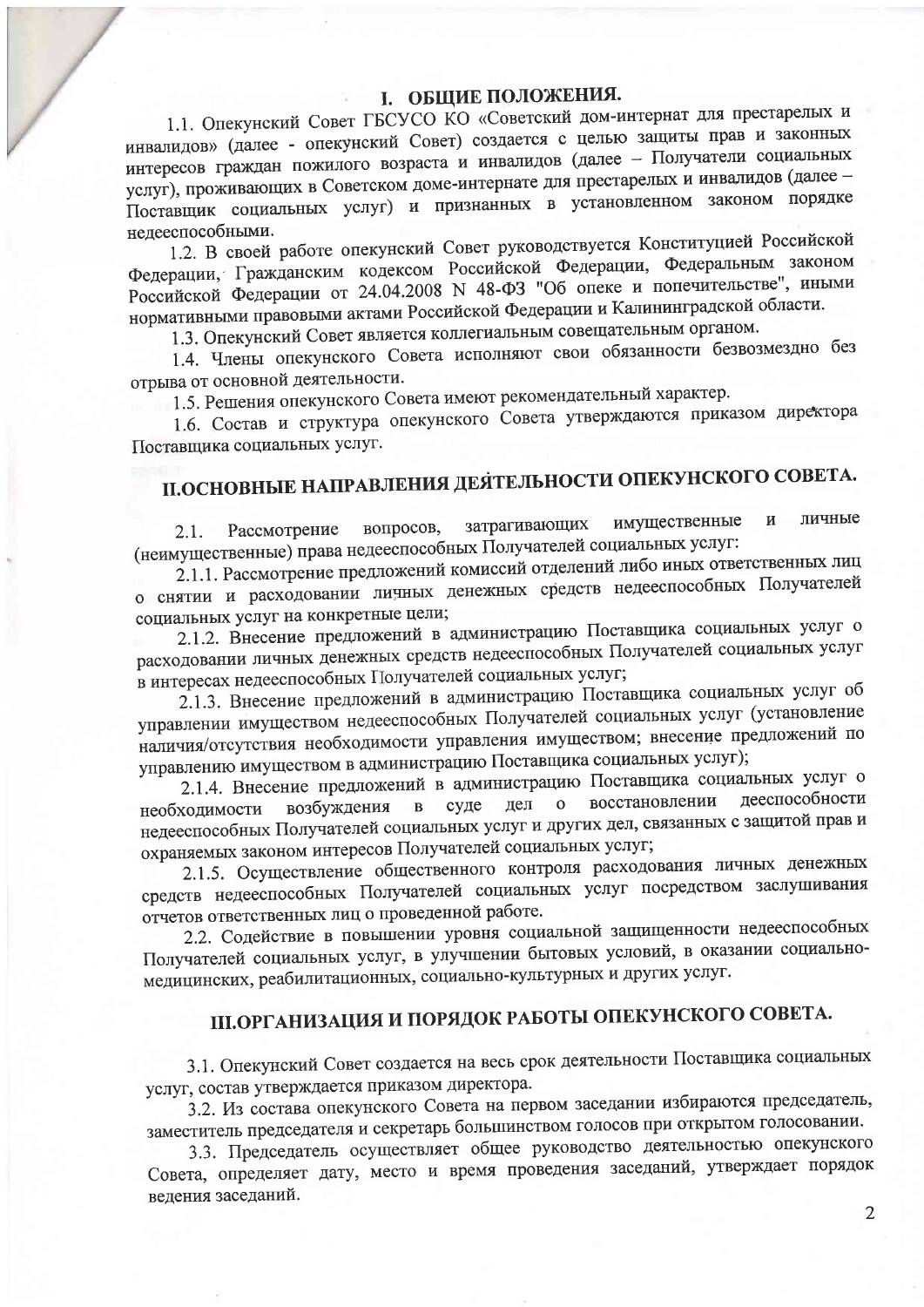3.4. В отсутствие председателя работой опекунского Совета руководит заместитель председателя.

3.5. Секретарь опекунского Совета:

3.5.1. Осуществляет организационно-техническое обеспечение деятельности Совета;

3.5.2. Готовит материалы к заседаниям Совета и докладывает вопросы, вынесенные на рассмотрение Совета;

3.5.3. Уведомляет членов Совета о дате, месте и времени проведения, повестке дня очередного заседания не позднее чем за 3 дня до даты его проведения;

3.5.4. Оформляет протоколы и другие документы на заседании Совета;

3.5.5. Выполняет поручения председателя Совета.

3.6. Во время заседания опекунского Совета секретарем ведется протокол, в котором должны быть отражены: дата и место проведения заседания, номер протокола, число членов Совета, список присутствующих на заседании, повестка дня.

3.7. В протокол заносится краткое содержание рассматриваемых вопросов, принятое по ним решение, особое мнение членов Совета по конкретным вопросам.

3.8. Решения принимаются простым большинством голосов присутствующих на заседании членов опекунского Совета. В случае равного числа голосов голос председателя является решающим.

3.9. Решения опекунского Совета оформляются протоколом, который подписывается председателем, а в его отсутствие - заместителем председателя.

3.10. Протокол заседания опекунского Совета представляется директору Поставщика выдаче для дальнейшего направления (с заявлением о услуг сопиальных предварительного разрешения) в орган опеки и попечительства над совершеннолетними гражданами.

3.11. Протоколы заседания опекунского Совета хранятся у секретаря с соблюдением всех норм конфиденциальности.

3.12. Заседание опекунского Совета правомочно, если на нем присутствует не менее 2/3 от установленного числа членов Совета.

3.13. Заседания опекунского Совета проводятся по мере необходимости, но не реже одного раза в месяц.

#### **IV. ЗАКЛЮЧИТЕЛЬНЫЕ ПОЛОЖЕНИЯ**

4.1. Настоящее Положение вступает в законную силу с момента подписания и действует до 31 декабря 2021 года. После этого, Положение автоматически пролонгируется на один год, и далее ежегодно.